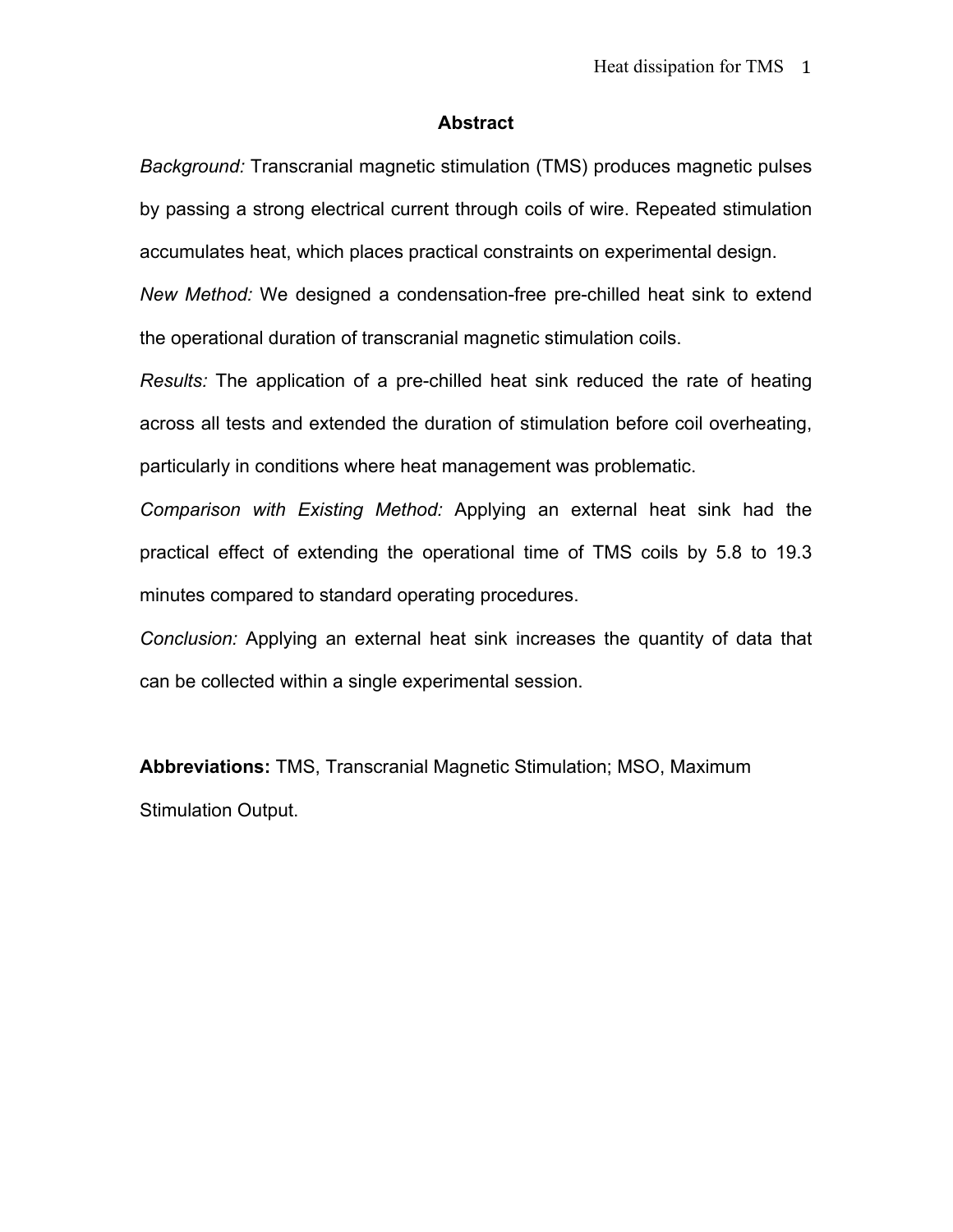## **Introduction**

Transcranial magnetic stimulators produce magnetic pulses by passing strong electrical currents through coils of wire (Barker AT, Jalinous R, 1985). Repeated stimulations accumulate heat (Weyh, Wendicke, Mentschel, Zantow, & Siebner, 2005) and this limits the duration of experiments. Some coils have design features such as internal venting to manage heat dissipation (Rossi, Hallett, Rossini, & Pascual-Leone, 2009). However, these coils are typically designed for rTMS protocols that use rapid but low-powered pulse trains, which may not meet the needs of neurophysiological experiments requiring high stimulation magnitudes. The additional bulk of these cooling systems is also an obstacle to designs requiring the placement of multiple coils on one patient.

We designed a heat sink that can be pre-chilled and placed in contact with TMS coils while they are in use. The heat sinks were manufactured from cotton flannel, cotton broadcloth, and cotton thread and filled with Linum usitatissimum (common whole flaxseed). Breathable fabrics were chosen to allow airflow and prevent condensation. Two separate sizes were manufactured for the 40mm and 50mm alpha branding iron coils weighing 124 grams and 149 grams, respectively (see Figure 1). An elastic band sewn into the heat sink ensured close contact with the upper surface of the coils. We tested the efficacy of this accessory in managing heat dissipation in TMS experiments.

\*\*\*Figure 1 about here\*\*\*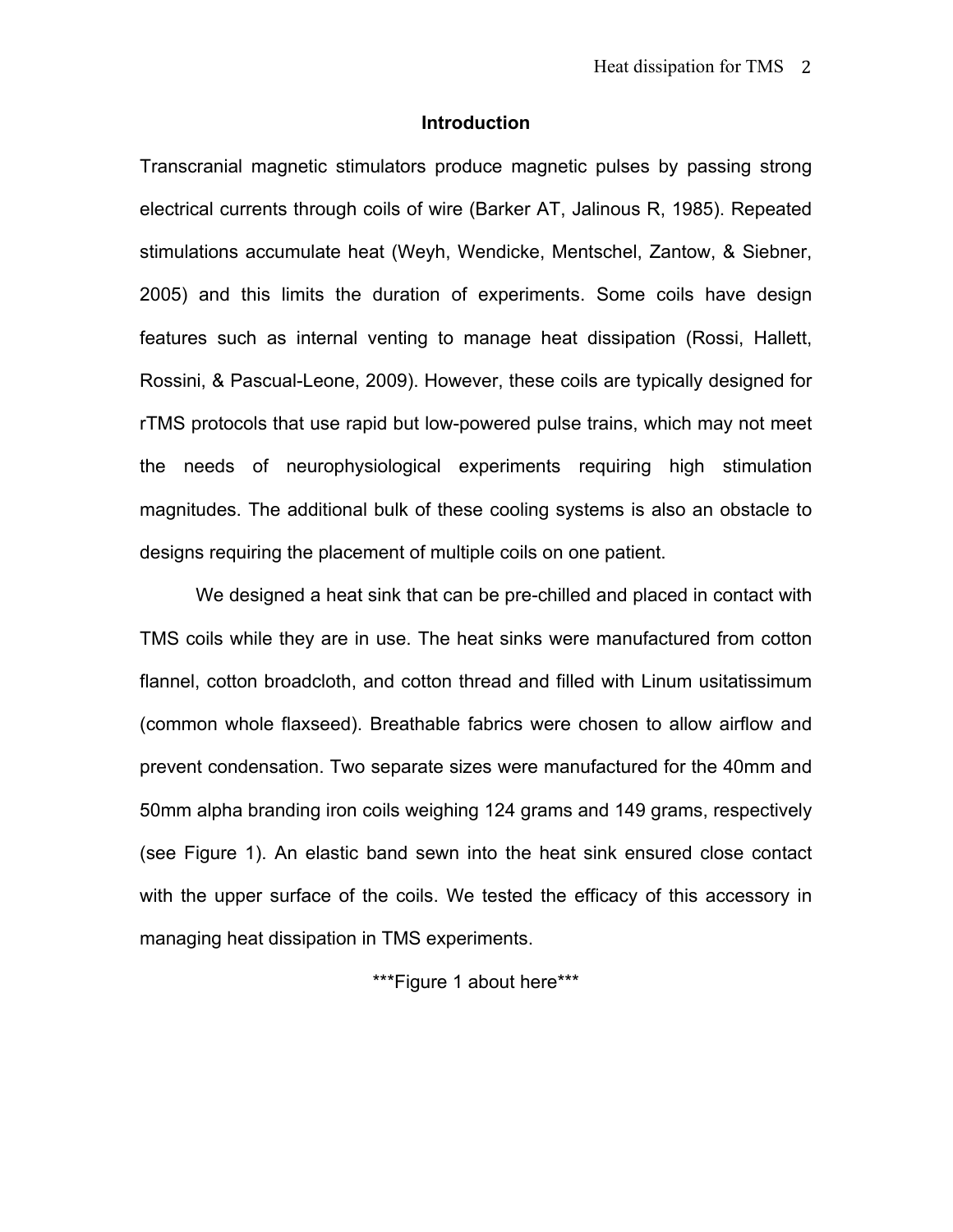#### **Materials and Methods**

Figure-of-eight branding iron coils were attached to two magstim<sub>200</sub> stimulators which were controlled by an MacMini computer (OSX v10.10.5) running Python (v2.7.1) extended with the MagPy package and connected to the stimulators by custom built Quickfire cables adapted by from McNair (2017). Stimulators were triggered remotely with an inter pulse interval of 10 seconds to simulate a common experimental parameter (Giovannelli et al., 2009; Howatson et al., 2011; Iwata, Jono, Mizusawa, Kinoshita, & Hiraoka, 2016). Stimulation continued until the internal temperature of the coils triggered automatic safety shutoff, or to a maximum of 500 trials. The internal temperature of the coil was recorded before the onset of the experiment and immediately after each stimulation using the system's internal sensors. The number of trials completed before reaching maximum temperature was taken as an index of the number of trials that would be practicable for TMS experiments.

This procedure was repeated with 40mm and 50mm alpha branding iron coils, with stimulator power set to 55, 65, and 75 percent of maximum stimulator output (%MSO), and with or without the application of an external heat sink. Heat sinks were pre-chilled to -20°C. Permutations of coil size, stimulation power, and heat sink were replicated four times each in random order. Sessions were conducted in a climate-controlled room set to 22°C. The ambient room temperature was verified by analog thermometer prior to each session. Coils were allowed to return to room temperature between sessions.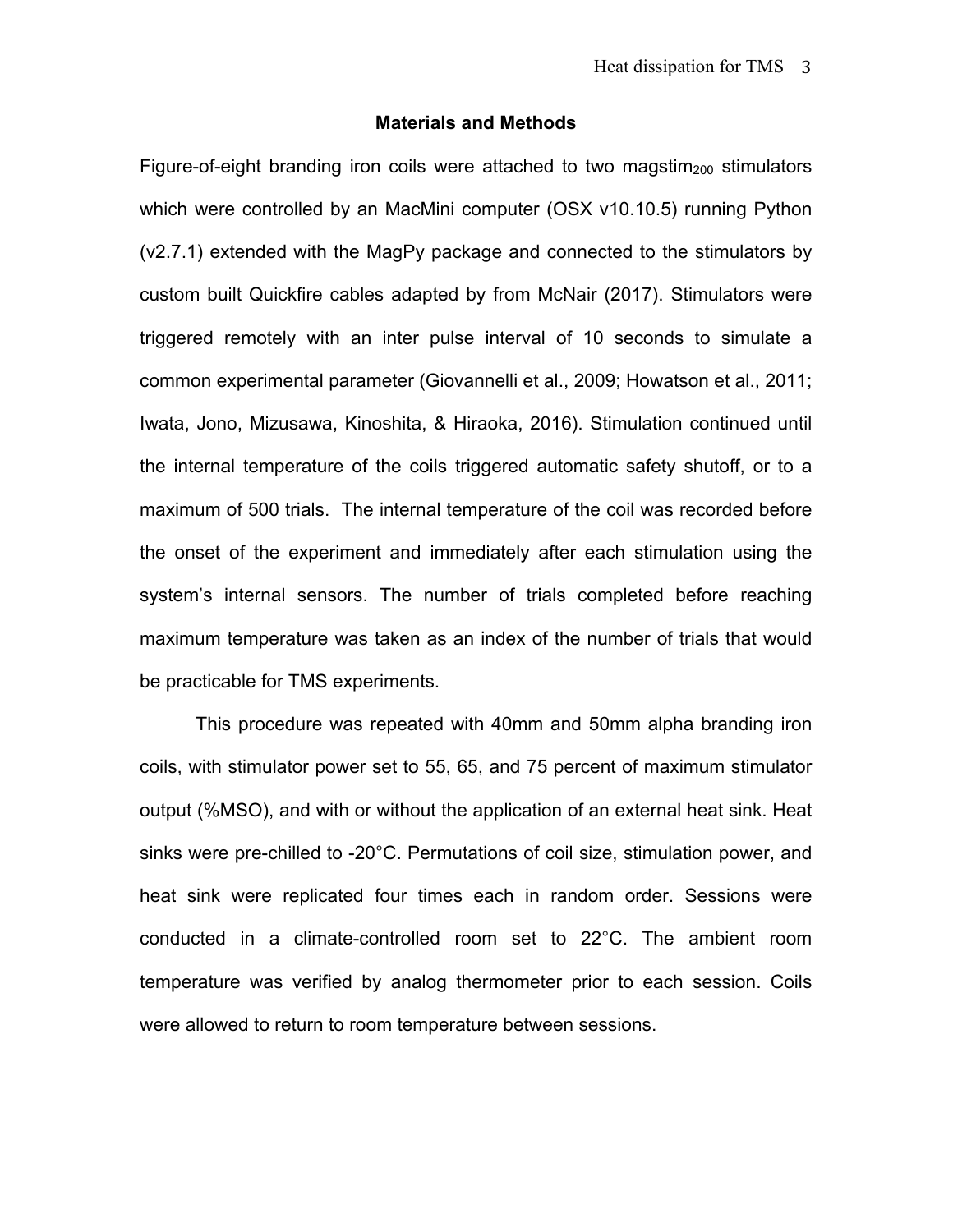#### **Results**

We constructed linear models (Bates, Maechler, Bolker, & Walker, 2015; R Core Team, 2017) to predict the number of trials before automatic shutoff from the coil size, stimulation power, and the presence/absence of the heat sink (see Figure 2). A comparison of linear models revealed no main effect of coil size F(1, 36) = 0.013,  $p = 0.91$ , a significant main effect of stimulation power  $F(2,36) = 1581.5$ , p  $<$  0.05, and a significant effect of the heat sink F(1,36) = 84.8, p $<$  0.05. However, there were also significant interactions between coil size and heat sink  $F(1,36) =$ 8.4,  $p$  < 0.05, heat sink and stimulation power  $F(2,36) = 14.8$ ,  $p$  < 0.05, and a three way interaction between coil size, stimulation power, and heat sink F(2,36) = 5.7,  $p < 0.05$ .

# \*\*\*Figure 2 about here\*\*\*

In light of the significant interactions we performed a battery of simple main effects within coil size and stimulation power. There was no effect of the heat sink at stimulation power of 55 %MSO for the 40mm coil  $[F(1,6) = 1.2, p =$ 0.32, CI -11.7 to 30.2 trials] or the 50mm coil  $[F(1,6) = 2.0, p = 0.21, Cl -3.1$  to 11.6 trials]. There was no effect of the heat sink at a stimulation power 65 %MSO for the 40mm coil  $[F(1,6) = 1.4, p = 0.28, Cl -27.2$  to 79.2 trials], but there was a main effect for the 50mm coil  $[F(1,6) = 83.6, p < 0.05, C1 67.2$  to 116.3 trials]. There was a significant main effect of heat sink at stimulation power of 75 %MSO for both the 40mm coil  $[F(1,6) = 79.0, p < 0.05, C1 35$  to 61.5 trials] and 50mm coil  $[F(1,6) = 300.6, p < 0.05, C155$  to 73 trials].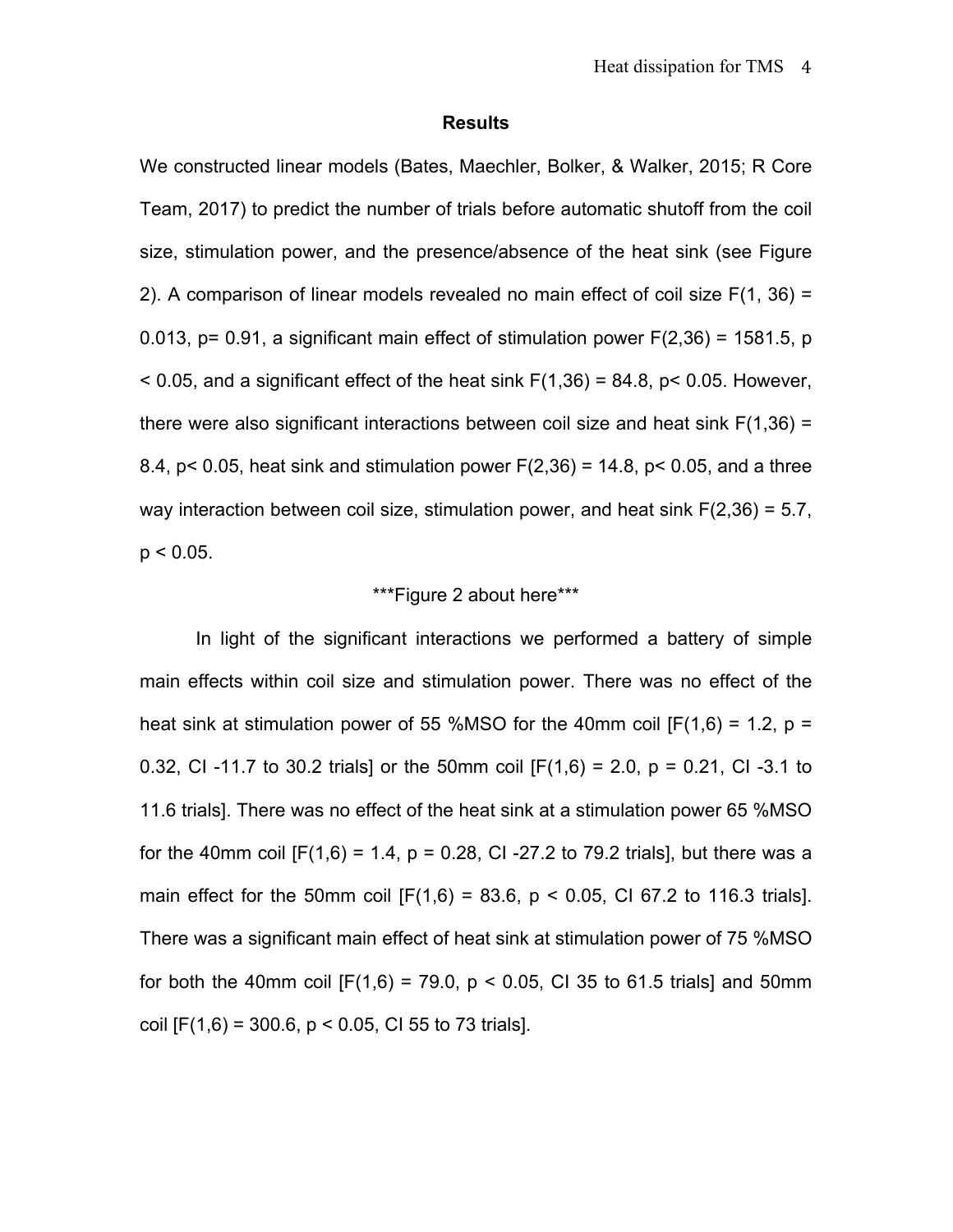### **Discussion**

We tested a novel pre-chilled heat sink to manage overheating in TMS coils. We found that larger coils were more prone to overheating, particularly with greater stimulation power. These heat sinks are effective, inexpensive, produce no device-harming condensation, and add little bulk to the coils, which is of particular importance when conducting multi-coil experiments. The application of an external heat sink mitigated coil overheating, particularly for larger coils and with high stimulation power. At low stimulation power heat sinks may accumulate sufficient heat to act as an insulator in which condition the heat sinks may be counterproductive. Where it was effective the heat sinks prolonged the safe operation of the stimulators between 35 and 116 trials corresponding to 5.8 to 19.3 minutes of additional stimulation time. Inter-test variation in the benefit of the heat sinks may be due to differences in the time taken to move the heat sinks from the freezer to the onset of stimulation. The use of these heat sinks in neurophysiological experiments with TMS would allow for more data to be collected in a single session.

We recommend these external heat sinks for experiments that must use standard coils lacking built-in cooling hardware, at high stimulation powers as is common in neurophysiological studies. In practical application, we have found it feasible to position coils over their targets prior to applying the heat sinks. It may also be useful to design experiments with breaks in the stimulation paradigm that would allow researchers to remove or replace heat sinks that are no longer cooler than the ambient temperature of the laboratory.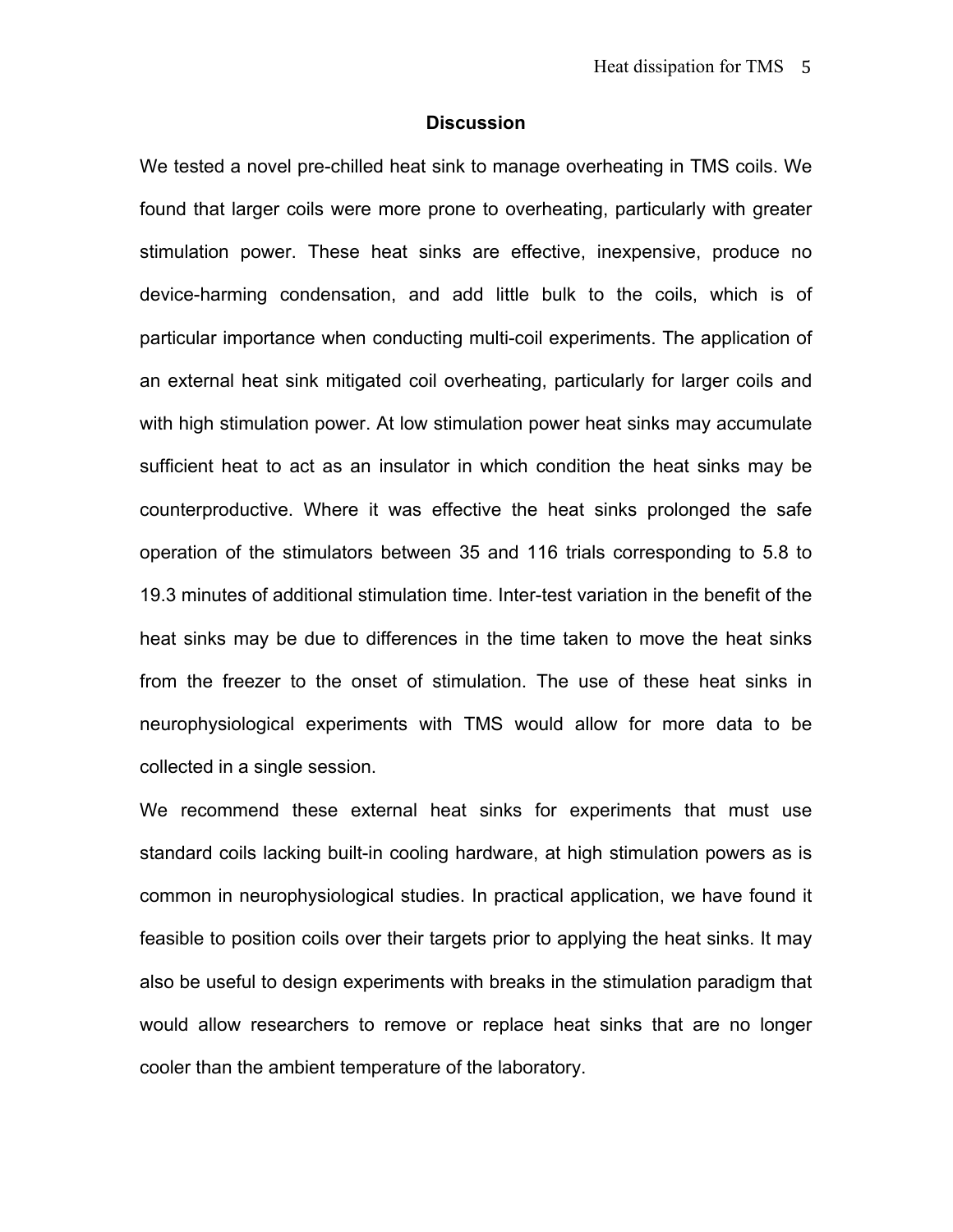The flannel outer covering also provides an opportunity to increase the aesthetic appeal of TMS coils with no detrimental heating or power effects. Coil aesthetics is of particular relevance for populations that may experience anxiety about undergoing neurostimulation, such as pediatric patients (Rajapakse & Kirton, 2013). This feature may have potential similar to the practice of training patients with pediatric-friendly mock scanners in the context of magnetic resonance imaging, which alleviates procedure related anxiety in both the patient and the family (De Bie et al., 2010).

## **Conflicts of Interest**

We declare no conflicts of interest.

#### **Acknowledgements**

We thank Maria Walters for manufacturing the heat sinks. This work was supported by the Natural Sciences and Engineering Research Council of Canada (NSERC; RGPIN-2015-05803 (DB), PDF-502924-2017(MB)) and the Kimel Family Opportunities Fund and the Ward Family Summer Student Research Program through the Holland Bloorview Kids Rehabilitation Hospital Foundation.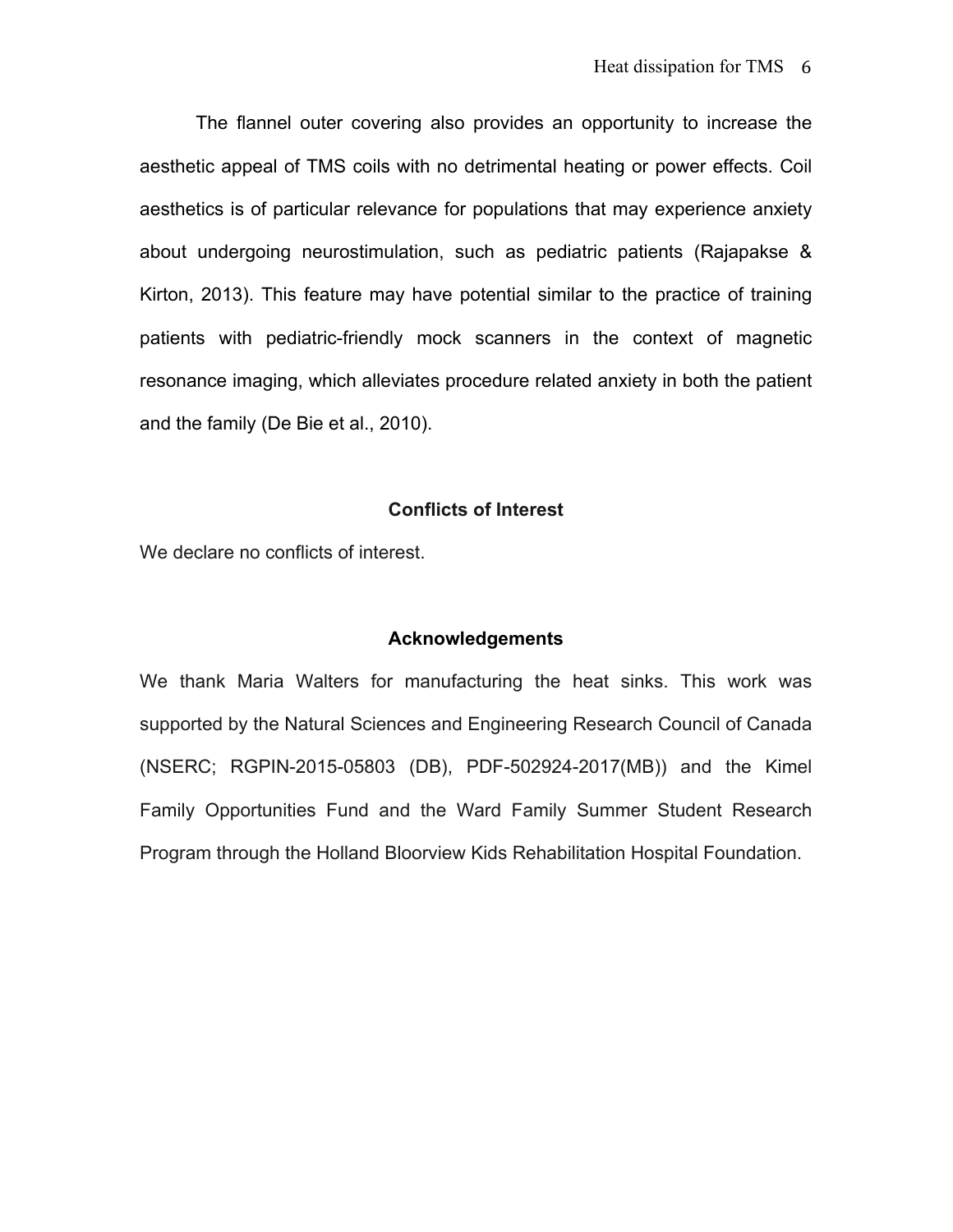#### **References**

- Barker AT, Jalinous R, F. IL. (1985). Non-invasive magnetic stimulation of human motor cortex. *Lancet*, *1*(8437), 1106–1107.
- Bates, D., Maechler, M., Bolker, B., & Walker, S. (2015). Fitting linear mixedeffects models using lme4. *Journal of Statistical Software*, *67*(1), 1–48. https://doi.org/10.18637/jss.v067.i01
- De Bie, H. M. A., Boersma, M., Wattjes, M. P., Adriaanse, S., Vermeulen, R. J., Oostrom, K. J., … Delemarre-Van De Waal, H. A. (2010). Preparing children with a mock scanner training protocol results in high quality structural and functional MRI scans. *European Journal of Pediatrics*, *169*(9), 1079–1085. https://doi.org/10.1007/s00431-010-1181-z
- Giovannelli, F., Borgheresi, A., Balestrieri, F., Zaccara, G., Viggiano, M. P., Cincotta, M., & Ziemann, U. (2009). Modulation of interhemispheric inhibition by volitional motor activity: An ipsilateral silent period study. *Journal of Physiology*, *587*(22), 5393–5410.

http://doi.org/10.1113/jphysiol.2009.175885

- Howatson, G., Taylor, M. B., Rider, P., Motawar, B. R., Mcnally, M. P., Solnik, S., … Hortobágyi, T. (2011). Ipsilateral motor cortical responses to TMS during lengthening and shortening of the contralateral wrist flexors. *European Journal of Neuroscience*, *33*(5), 978–990. http://doi.org/10.1111/j.1460- 9568.2010.07567.x
- Iwata, Y., Jono, Y., Mizusawa, H., Kinoshita, A., & Hiraoka, K. (2016). Interhemispheric inhibition induced by transcranial magnetic stimulation over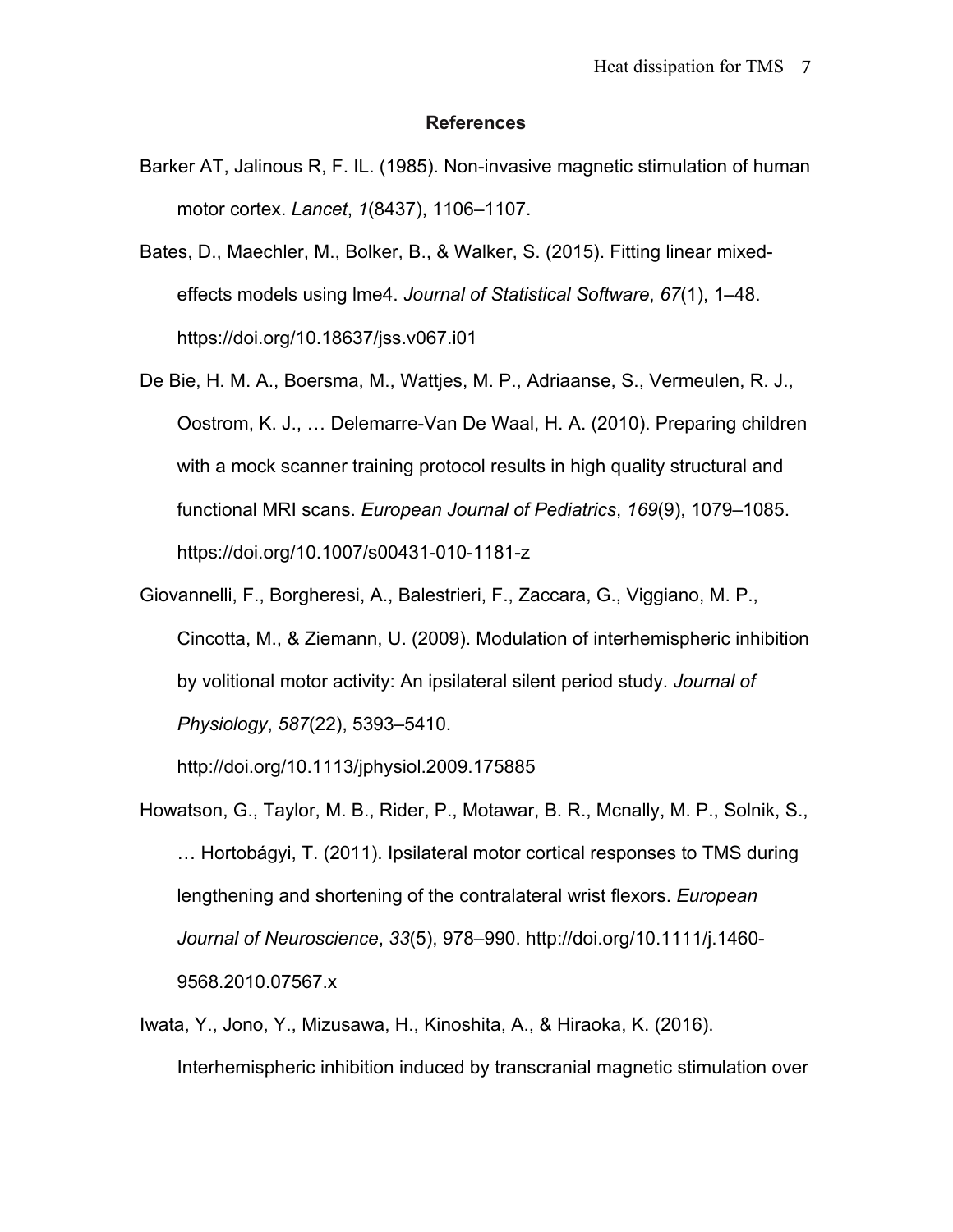primary sensory cortex. *Frontiers in Human Neuroscience*, *10*(August), 1–

16. http://doi.org/10.3389/fnhum.2016.00438

McNair, N. A. (2017). MagPy: A Python toolbox for controlling Magstim transcranial magnetic stimulators. *Journal of Neuroscience Methods*, *276*, 33–37. https://doi.org/10.1016/j.jneumeth.2016.11.006

Rajapakse, T., & Kirton, A. (2013). Non-invasive brain stimulation in children: Applications and future directions. *Translational Neuroscience*, *4*(2), 10.2478/s13380-013-0116-3. https://doi.org/10.2478/s13380-013-0116- 3.Non-invasive

Rossi, S., Hallett, M., Rossini, P. M., & Pascual-Leone, A. (2009). Safety, ethical considerations, and application guidelines for the use of transcranial magnetic stimulation in clinical practice and research. *Clinical Neurophysiology*, *120*(12), 2008–2030.

https://doi.org/10.1016/j.clinph.2009.08.016.Rossi

R Core Team (2017). R: A language and environment for statistical computing. Vienna, Austria: R Foundation for Statistical Computing. Retrieved from http://cran.r-project.org/

Weyh, T., Wendicke, K., Mentschel, C., Zantow, H., & Siebner, H. R. (2005). Marked differences in the thermal characteristics of figure-of-eight shaped coils used for repetitive transcranial magnetic stimulation. *Clinical Neurophysiology*, *116*(6), 1477–1486. https://doi.org/10.1016/j.clinph.2005.02.002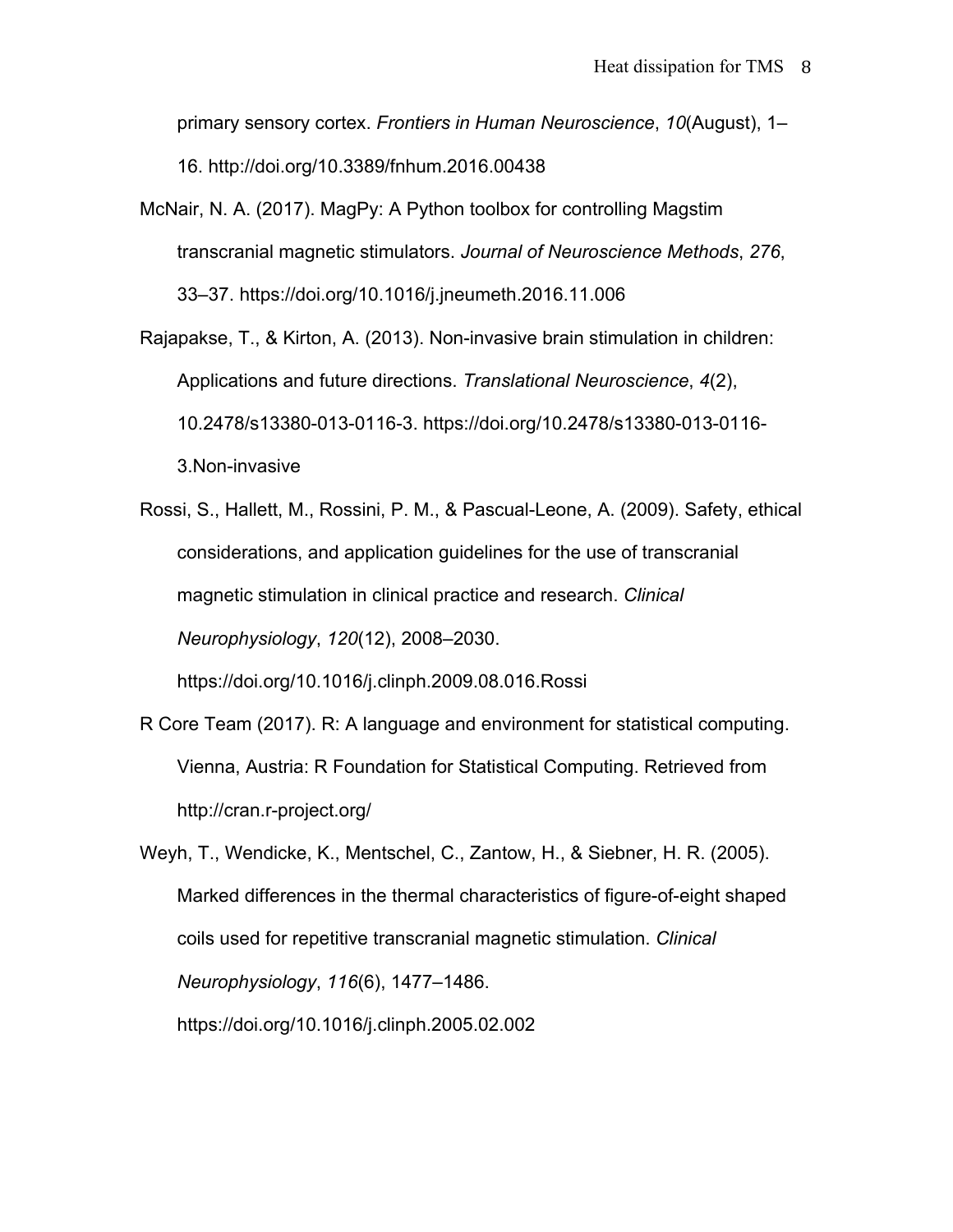# **Figure Legends**

Figure 1: Upper) Heat sinks installed on branding iron coils. Lower) Superior and inferior views.

Figure 2: Lines show the progressive heating of TMS coils over successive stimulations. Rug plots show the trial on which coils reached maximum temperature. These indicate the number of trials completed before triggering an automatic shutoff with the exception of the few cases in which the full complement of trials was completed.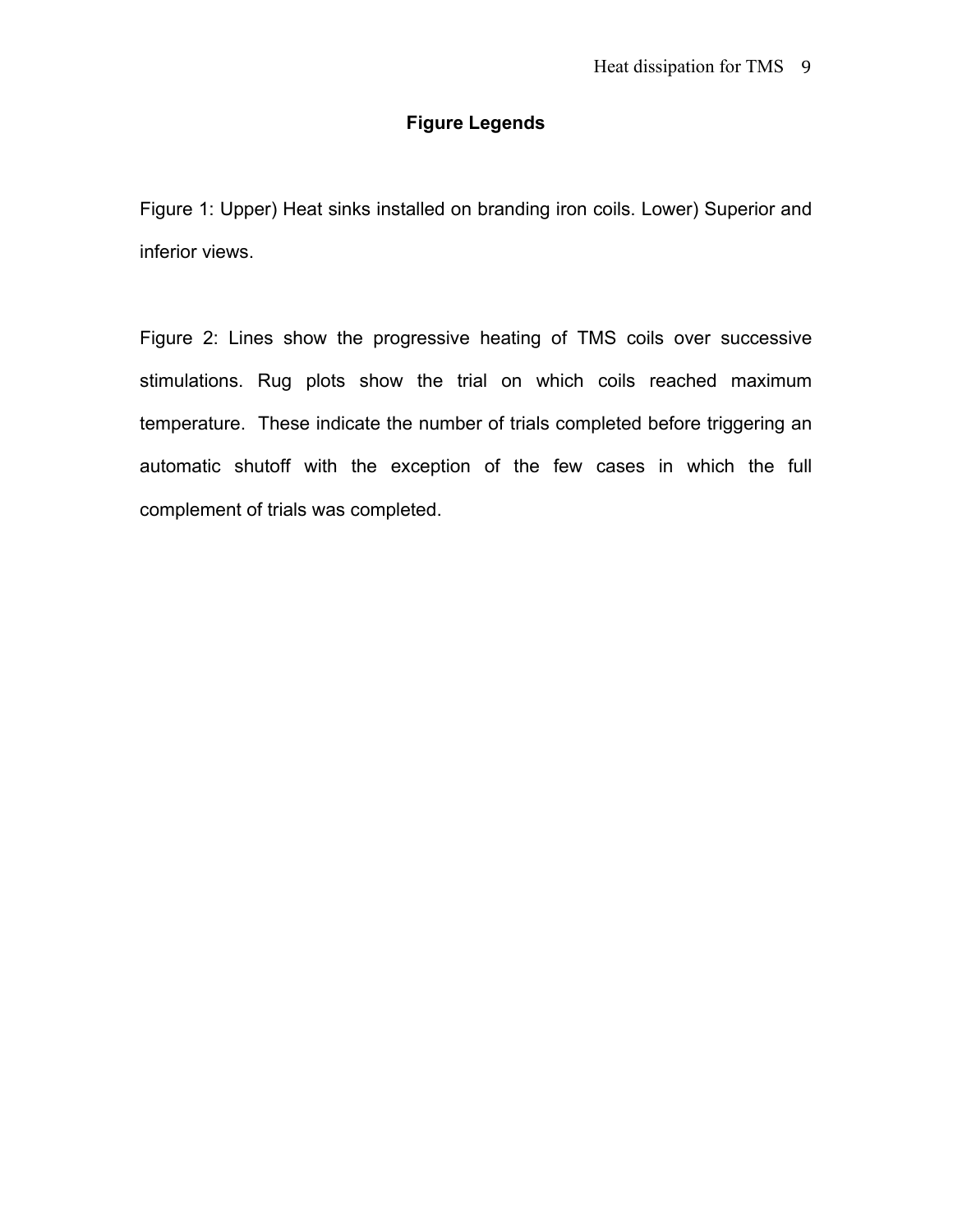